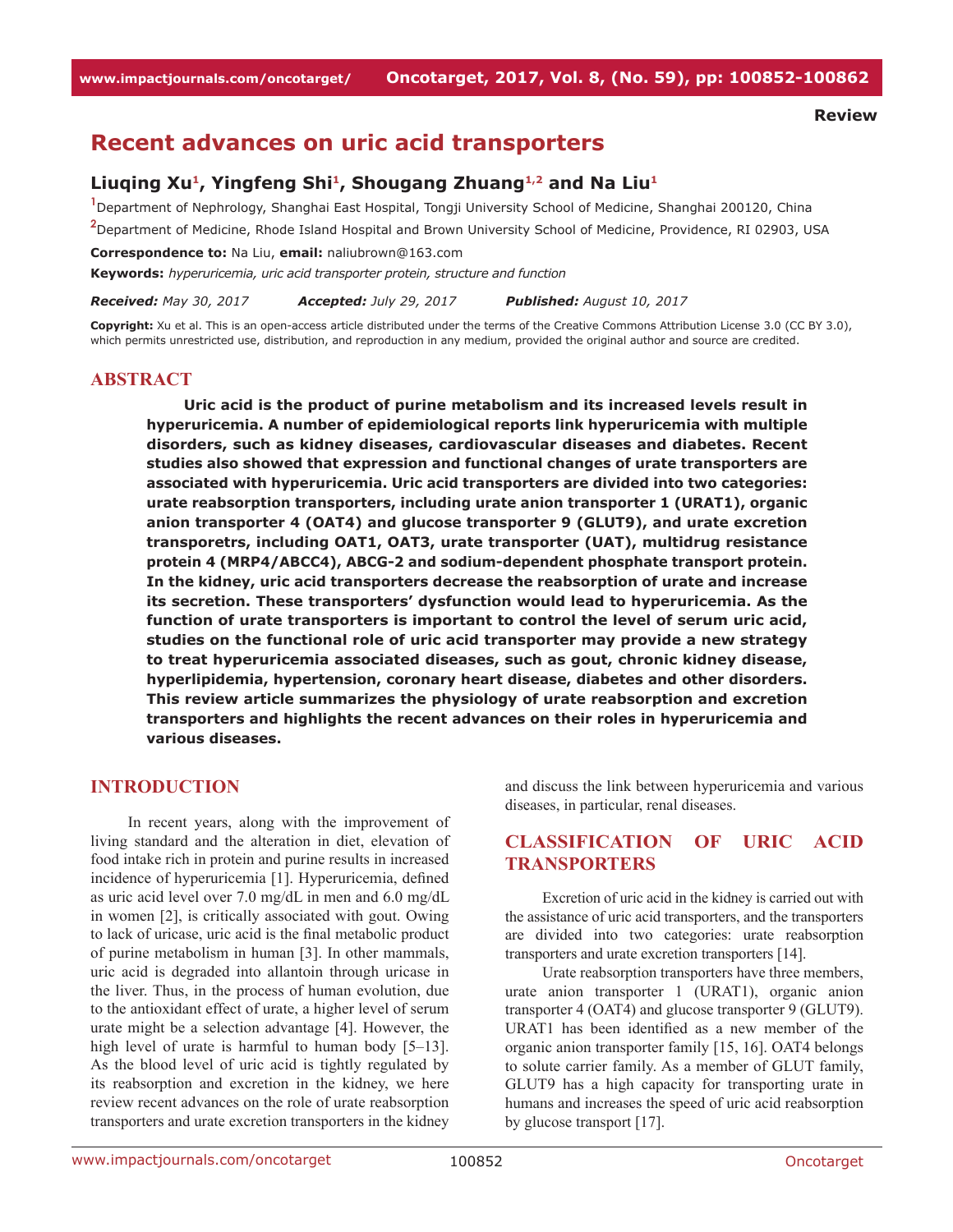Urate excretion transporters also include two categories: the uptake of uric acid transporters and the excretion of uric acid transporters. To date, more than ten OAT species have been identified [18]. The uptake of uric acid from blood to intracellular tubular cells is mainly assisted by OAT1 and OAT3. Excretion of uric acid from tubular cells to their lumens is carried out by four transporters, they are urate transporter (UAT), multidrug resistance protein 4 (MRP4/ABCC4), ABCG-2 and sodium-dependent phosphate transport protein. OAT3 is found in some organs like kidney, liver, brain and eyes, while OAT1 is mostly located in the kidney. OAT1 and OAT3 start to work depending on the concentration gradient of oxygen glutaric acid between intracellular and interstitial tissue. UAT is a specific excretion of uric acid transporter, which plays an important role in regulating homeostasis of body uric acid. MRP4 is a transporter encoded by the ABCG4 gene, which is included in the ATP-binding cassette family. ATP depletion can provide energy for its transporting function. This feature is distinct from the concentration gradient-dependent OAT1 and OAT3. Like MRP4, ABCG2 is also an ATP-binding cassette half-transport protein with its gene being located on 4q22 [14]. (Table 1).

# **THE STRUCTURE AND FUNCTION OF URATE TRANSPORTERS**

Uric acid crosses through the glomerulus freely, then most is reabsorbed by proximal tubular urate transporters and only a small portion of it is secreted back into the filtrate via the late proximal tubule [19]. The urate transport models found in the proximal tubule suggest that the process of initial uptake of uric acid by URAT1 is associated with organic acid transporters. GLUT9 has two different isoforms, one is GLUT9-L, and another is GLUT9-S. Urate getting out the basement membrane of the proximal tubules is regulated by GLUT9-L, while urate getting in and out of the apical membrane is controlled by GLUT9-S. In the distal tubule, some transporters such as ABCG2, NPT1 and NPT4 mediate uric acid secretion [20].

#### **Urate reabsorption transporters**

#### **Urate anion transporter 1**

URAT1 (SLC22A12 gene), the major urate reabsorption transporter, was first identified in Xenopus oocytes. The researchers have discussed organic anion transporter-like (OAT-like) molecules in two respects, one is a gene database and the other is their expression/ function [16]. URAT1 is a protein with 12-transmembrane domains, including 555 amino acid residues [16, 21]. It is found in the apical membrane of proximal tubule epithelial cells and interchanges uric acid in the proximal tubular lumen with Cl− or organic anions in the epithelial cells. URAT1, specifically expressed at the side of the proximal tubular luminal membrane, is the key to maintain serum uric acid level by reabsorbing urate from the proximal tubule to the epithelia cells. Some uric acid excretion agents such as probenecid, sulfinpyrazone and benzbromarone promote the excretion of uric acid by combining with URAT1 to interrupt the reabsorption of uric acid [22]. Moreover, the angiotensin II receptor blocker losartan also increases the excretion of uric acid and lowers blood uric acid level by combining with URAT1 [14].

#### **Organic anion transporter 4**

As a multiple specific anion transporter, organic anion transporter 4 (encoded by the SLC22A11 gene) is located in the apical membrane of epithelial cells [23, 24]. It plays a role in urate reabsorption in lumen by an intracellular dicarboxylate gradient.

#### **Glucose transporter 9**

Glucose transporter 9 (SLC2A9), as a member of the glucose transporter (GLUT) family [25], has the structure of a type II Glut isoform, with 12-transmembrane domains. Between the first and second transmembrane domains, there is a large extracellular loop, and both amino and carboxyterminal end on the cytoplasmic side [26]. In fact, GLUT9 was originally identified as a glucose and/or fructose transporter, rather than a urate transporter. Like other members of the GLUT family, GLUT9 could also be inhibited by cytochalasin B. Studies from Caulfield's group suggested that GLUT9 was a highcapacity urate transporter protein, which could accelerate reabsorption of urate acid by transporting glucose [17]. GLUT9 has two different isoforms, one is SLC2A9-L (540 amino acids) and the other is SLC2A9-S (512 amino acids). Toru Kimura et al. found that the locations of these two isoforms are different, SLC2A9-L located at the basolateral membrane of proximal tubules, while SLC2A9-S located at the apical membrane of collecting ducts [27]. As further studies found that some kinetic properties of GLUT9 isoforms could not be distinguished from each other. Besides, as GLUT9 could be activated by membrane depolarization, it is more like an electrogenic exchanger than a urate-anion exchanger. The mechanism by urate exits via electrogenic GLUT9 from the tubule cells might due to the negative membrane potential of proximal tubule cells [27, 28].

A genome-wide prospective study declared that SLC2A9 was a major gene determining the level of serum uric acid, which could explain about 3.5% changes of serum uric acid levels [29]. A recent study demonstrated that SLC2A9 single-nucleotide polymorphisms (SNPs) were associated with the level of serum uric acid [30]. Another study showed that hypouricemia induced by the SLC2A9 mutation, might associate with decreased reabsorption function, due to the loss-of-function of GLUT9 [31]. In addition, it was found that knocking out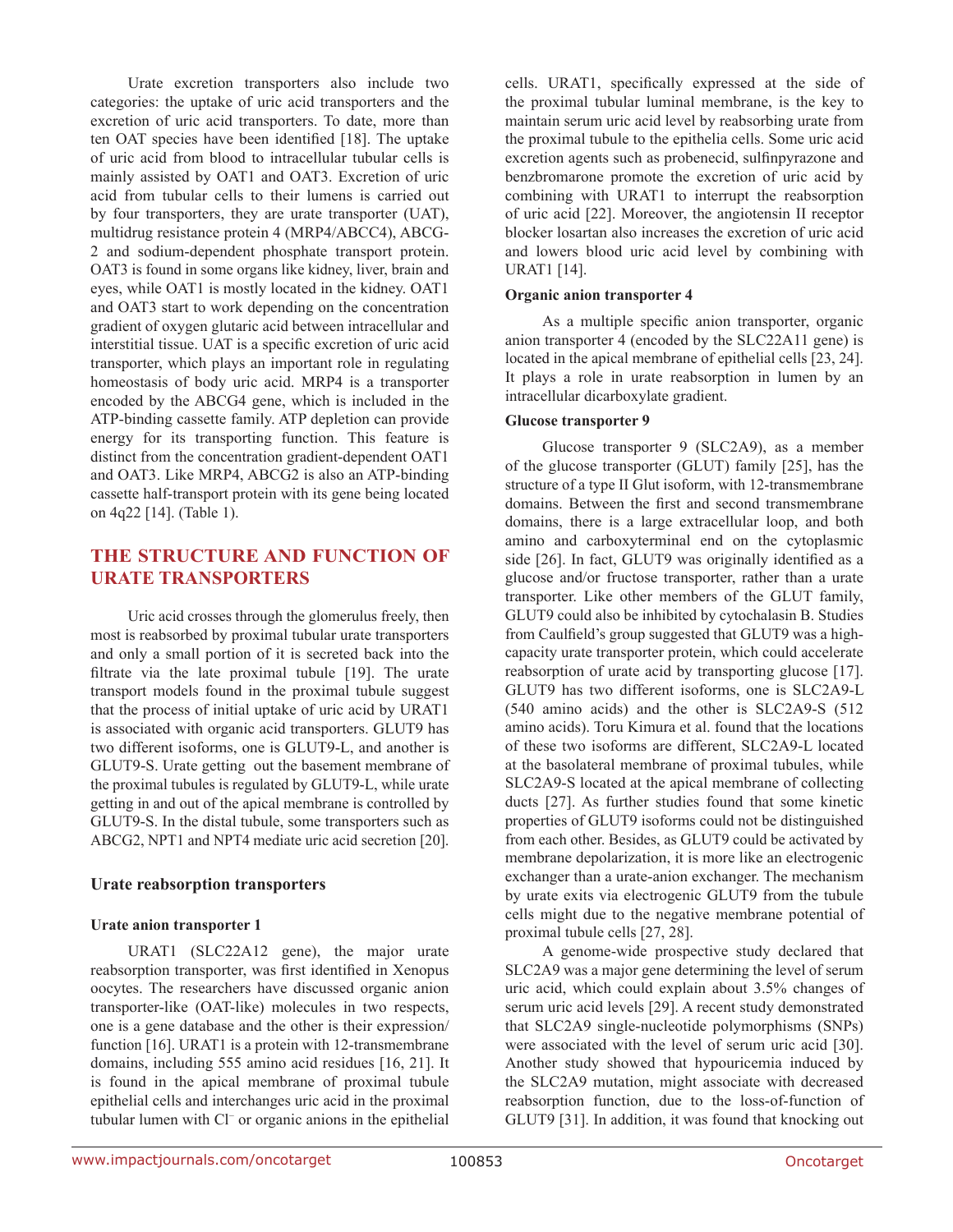| <b>Classification of urate transporters</b> |                                                     |                                         | The main distribution                                                                             |
|---------------------------------------------|-----------------------------------------------------|-----------------------------------------|---------------------------------------------------------------------------------------------------|
| Urate<br>reabsorption<br>transporter        | Urate anion transporter 1(URAT1)                    |                                         | Located in the lumen side of the proximal<br>tubular epithelial cells membrane                    |
|                                             | Urate anion transporter 1(URAT1)                    |                                         | Expressed in both lumen and basolateral side of<br>the proximal tubular epithelial cells membrane |
| Urate excretion<br>transporter              | Tubular cell uptake of<br>uric acid transporters    | Organic anion transporter<br>1(OAT1)    | Expressed inbasolateral side of the proximal<br>tubular epithelial cells membrane                 |
|                                             |                                                     | Organic anion transporter<br>3(OAT3)    | Expressed inbasolateral side of the proximal<br>tubular epithelial cells membrane                 |
|                                             | Tubular cell secretion of<br>uric acid transporters | Urate transporter                       | Expressed inbasolateral side of the proximal<br>tubular epithelial cells membrane                 |
|                                             |                                                     | Multidrug resistance<br>protein 4(MRP4) | Located in the tubular epithrlial cells brush<br>border                                           |
|                                             |                                                     | ABCG-2                                  | Located in both apical and basolateral side of<br>the proximal tubular epithelial cells membrane  |
|                                             |                                                     | Glucose transporter<br>9(GLUT9)         | Located in both apical and basolateral side of<br>the proximal tubular epithelial cells membrane  |

# **Table 1: Classification of urate transporters**

the systemic GLUT9 in mice resulted in blockage of uric acid reabsorption [32, 33].

### **Urate excretion transporters**

#### **Tubular cell uptake of uric acid transporters**

The organic anion and urate transporters OAT1 (SLC22A6) and OAT3 (SLC22A8) are expressed at the basolateral side of the same cells that express OAT4 [24, 34, 35] and have a great influence on urate excretion as urate/ dicarboxylate exchangers [16, 36, 37]. However, in the rat kidney, OAT3 is also identified both in the proximal tubule and the collecting duct [38]. Cha et al. [39] demonstrated that OAT3 was a 12-transmembrane domain-containing protein. Alcohol is metabolized to lactic acid *in vivo*, the latter not only increases organic anion gradient in the renal epithelial cells, promotes the uric acid reabsorption, but competes for OAT1 and OAT3 with uric acid. Studies about gene knockout mice have shown that lack of OAT1 or OAT3 has a weak effect on decreasing uricosuria, advising that the primary function of them is to control urate secretion [40]. OAT1 and OAT3, on the basolateral membrane of epithelial cells, transport uric acid from the renal interstitial into tubular epithelial cells. The transfer power might come from the oxygen glutarate concentration gradient in intracellular and interstitial. The current studies illustrated that in hyperuricemia, expression of OAT1 and OAT3 was decreased [7].

### **Tubular secretion of uric acid transporters**

#### **Urate transporter**

Urate transporter, first identified in the brush border of rat renal tubular epithelial cells, is a specific secretion of uric acid transporter protein. UAT is a galectin, a protein with two β-galactoside binding domains that bind lactose. With lactose, UAT open probability can increase markedly. Leal et al. found that UAT is a 322-amine acid protein, expressing in planar lipid bilayers as urate channel with highly selective and voltage sensitivity [41], but only functions in the channel′s extracellular side [42]. Thus it is suggested that UAT is not only a transporter associated with urate efflux from systemic cells but also an electrogenic urate transporter. Furthermore, recent studies suggested that among numerous species, UAT is an integral plasma membrane protein which has an intracellular termini in epithelial cells, regardless on whether the cells are renal or nonrenal [43].

Leal et al. [41] also showed that the two β-galactoside binding sites were outside of the cells, and could change the function of UAT after combinding with some specific substrates. Uricase inhibitor, such as Oxonate, PZA and adenosine, could inhibit the activity of recombined UAT channel.

#### **Multidrug resistance protein 4**

The multidrug resistance protein (MRP4/ABCC4) plays a role in urate secretion by the proximal tubule [44]. Human MRP4, locating in HEK293 cells [45], has an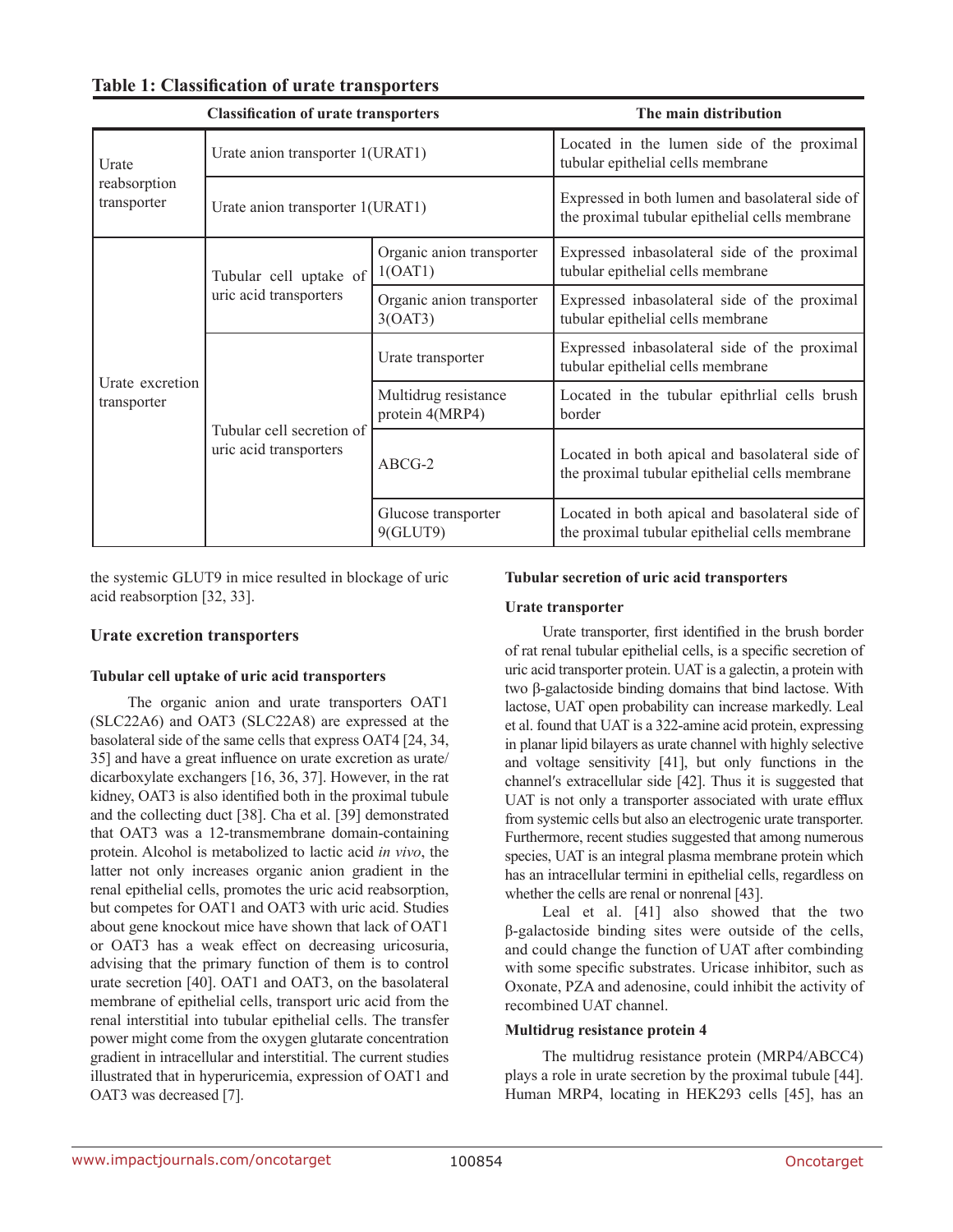effect on urate excretion by promoting ATP-dependent urate extrusion from the cells into the tubule lumen thus contributing to urate excretion [46, 47]. In addition, Hoque et al. [48] studies proposed that some organic anions like cAMP, cGMP, and methotrexate could also be secreted into the tubule lumen by MRP4. Unlike OATs, MRP4 provides energy through the consumption of ATP. Benzbromarone and probenecid inhibit the function of human MRP4, due to an abnormal activation by allopurinol, the xanthine oxidase inhibitor, and its active metabolite, oxypurinol [45].

#### **ABCG2**

ABCG2, another ATP-binding cassette of halftransporter protein, is identified in the researches of hyperuricemia and gout in gene level. ABCG2 locates in a small region of chromosome 4 [49]. Dehghan et al. [29] established the first nucleotide polymorphisms (SNPs), which associated with higher concentration of serum uric acid, by using a genetic screening tool, the genomewide association study (GWAS). Functional studies [50] illustrated that ABCG2, expressing in the apical membrane of proximal collecting duct cells [51], decreased serum uric acid levels as a urate transporter [52]. However, recent studies substantiated that the mutations of ABCG2 could cause hyperuricemia [35, 50]. A general nonsynonymous SNP in ABCG2 Q141k, had a negative effect on ABCG2 function [45]. Following studies in Xenopus oocytes and mammalian cells [53, 54] indicated that there exists a defect, temperature-dependent expression, in ABCG2 Q141k, associated with unsteadiness of the nucleotidebinding domain [54]. Furthermore, only in the form of homodimer, ABCG2 has the activity of transporting uric acid (Figure 1).

# **THE IMPACTS OF HYPERURICEMIA ON BODY**

### **Hyperuricemia leads to renal diseases**

Recent studies have reported that high level of uric acid plays a direct detrimental role both in chronic kidney diseases and acute kidney injury. Thus hyperuricemia has been considered as an independent risk factor in renal disease progression [55]. Elevation of the serum uric acid level induces oxidative stress and endothelial dysfunction, resulting in the development of both systemic and glomerular hypertension combined with elevated renal vascular resistance and reduction of renal blood flow [56–58]. Hyperuricemia is also able to induce an epithelial-tomesenchymal transition, which has direct effects on the tubular epithelial cell injury [59]. Lack of functional URAT1 transporters has some deleterious effects, such as lower blood levels of urate and higher urinary levels of urate, associated with the crystal formation within the renal tubules. Further studies have shown that hyperuricemia can accelerate glomerular hypertension and the vascular lesions, resulting in worsening proteinuria and renal dysfunction [60]. Uric acid has also been shown to activate the cytoplasmic phospholipase A2



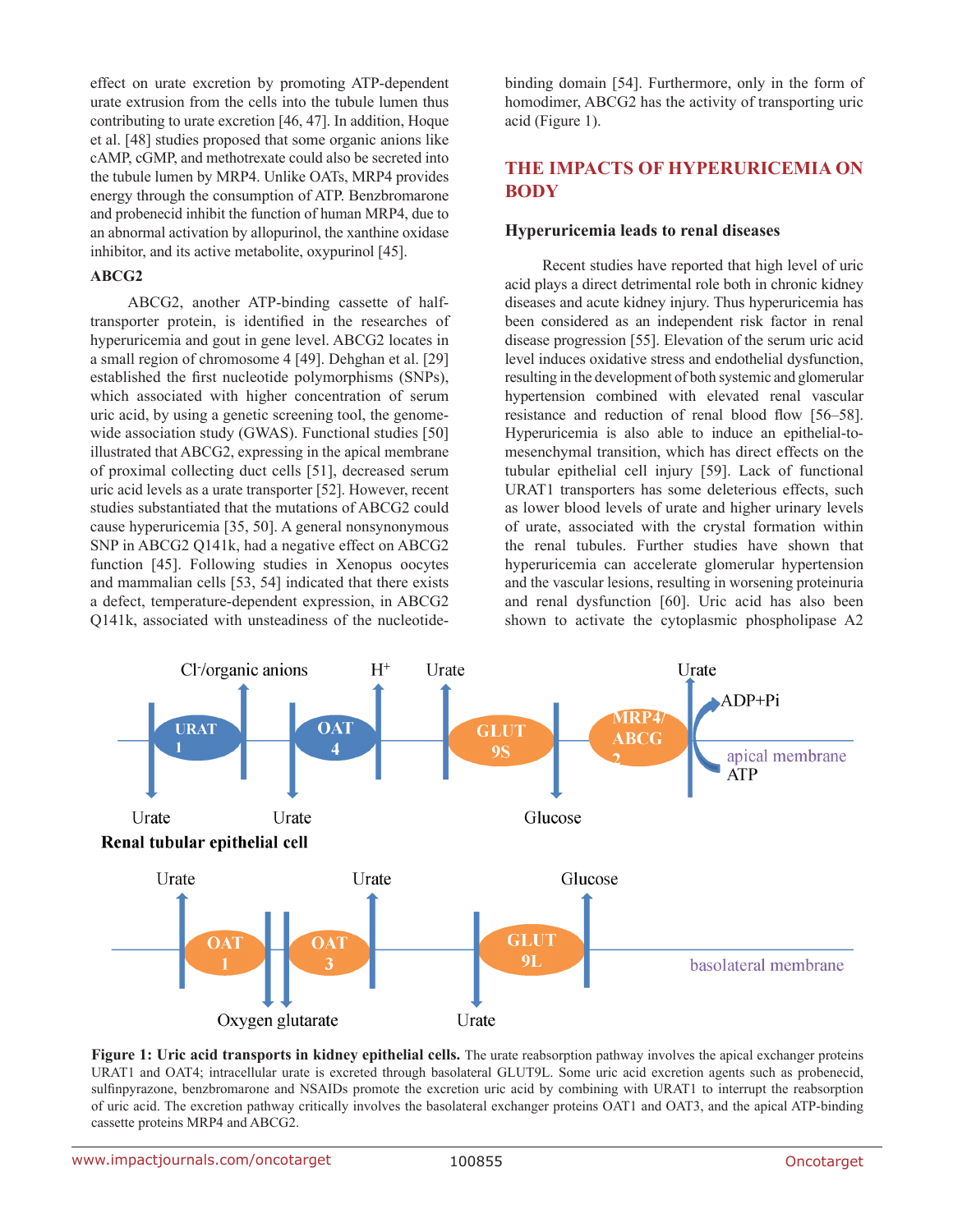and inflammatory transcription factor nuclear factor-κB (NF-κB), leading to the inhibition of proximal tubular cellular proliferation *in vitro* [61]. In addition, there are also reports showing that elevated serum uric acid stimulated sequelae cytokine production, such as tumor necrosis factor  $\alpha$  [62], and the local expression of chemokines, such as monocyte chemotactic protein 1 in the kidney [63] and cyclooxygenase 2 (COX-2) in the blood vessels [64].

Hyperuricemia is very common in chronic kidney disease (CKD) owing to reduction of uric acid clearance [65, 66]. Although it has been not confirmed that uric acid has an effect on the progression of CKD, increasing evidence indicates that sustained uric acid is a risk factor that causes or exacerbates kidney fibrosis in progressive CKD [7]. Up-regulating the uric acid level in rats induces glomerular hypertension and renal diseases as noted by the development of arteriolosclerosis, glomerular injury and tubulointerstitial fibrosis [67], such effects have been shown to reduce glomerular filtration rate (GFR) [60]. A pilot study suggested that decreasing serum uric acid levels can slow the progression of renal disease in patients with chronic kidney disease [67]. As renal elimination has a primary effect on maintaining the level of serum uric acid, it is important to decrease uric acid reabsorption or increase uric acid excretion. It has been demonstrated that the novel Human uric acid transporter 1 (hURAT1) inhibitors could inhibit uric acid re-absorption significantly *in vivo* and *in vitro* [68, 69]. The results provide a new strategy in decreasing serum uric acid level through inhibiting uric acid reabsorption.

### **The relationship between hyperuricemia and hyperlipidemia**

Recently, Barlow et al. [70] revealed that there was a close correlation between hyperlipidemia and hyperuricemia. More than 80% patients with hyperlipidemia suffer from hyperuricemia while about 50% to 75% patients with hyperuricemia have hyperlipidemia. Numerous studies have indicated that elevated levels of serum uric acid up regulates the concentration of some lipid profiles, such as total cholesterol (TC), triglyceride (TG), very low-density lipoprotein cholesterol (VLDL), low-density lipoprotein cholesterol (LDL-C), while down regulate the concertration of high-density lipoprotein cholesterol (HDL-C) [71–73]. The major mechanism of hyperuricemia associated hyperlipidemia is an abnormal lipids metabolism. A large amount of VLDL in the blood decreases the expression of OAT1 in the HK2 cells, which results in reduced secretion of uric acid. Furthermore, hyperuricemia has a positive relationship with TG [74]. Takahashi et al. [75] showed that a higher level of TG might be associated with increased concentrations of LDL-C in hyperuricemic patients. Hyperuricemia closely relates to obesity due to increased energy intake and purine synthesis that results in producing more uric acid.

When the obese patients are in a state of hungry and tired, the body will utilize the accumulated fat to produce heat to provide the body's needs. However, at the same time, ketone bodies produced by decomposition of lipid would interfere with the excretion of serum uric acid, increasing the level of uric acid indirectly. In addition, the free fatty acids induced by metabolic syndrome into by-products, would decrease uric acid excretion, and increase serum uric acid. Furthermore, hyperlipidemia could induce glomerulosclerosis, and accelerate the progression of CKD. Meanwhile, hyperlipoidemia due to elevation of serum uric acid promotes the oxidation of low-density lipoprotein (LDL) cholesterol and lipid peroxidation.

### **The relationship between hyperuricemia and atherosclerosis**

Atherosclerosis is one of the most common cardiovascular diseases. It can trigger renal artery stenosis, decrease the blood flow speed of renal vessels, and also tightly correlate with acute or chronic kidney diseases. Patterson et al. demonstrated that uric acid performed as an antioxidant in the presence of native LDL, while as a pro-oxidant in response to mildly oxidized LDL when the oxidation has occurred [8]. Recent study shows that oxidized low-density lipoprotein had a pivotal effect on the formation of atheromatous plaques. Although LDL (ox-LDL) is extremely fundamental to the development of atherosclerosis through damaging endothelial cells and vascular smooth muscle cells, uric acid can induce the upregulation of C-reactive protein in both vascular smooth muscle cells and endothelial cells, which add to the proatherogenic properties of soluble uric acid [76].

### **The relationship between hyperuricemia and coronary heart disease**

As one of major complication of CKD, coronary heart disease (CHD) is a disorder lacking of blood supplement to the heart muscle [77, 78]. Atherosclerotic lesions and vessel narrowing in the coronary arteries decrease blood supply. Hyperuricemia, in association with higher mortality rates in women with CKD, has been shown to act as a stimulating factor to individuals at risk of CHD related-events [79]. This was clearly suggested by a meta-analysis that investigated the connection between hyperuricemia and CHD, in which there is an increased CHD risk ratio of 1.12 in men and 1.22 in women with hyperuricemia [76].

Recently, Yongfeng et al. proceeded an investigation in middle aged and elderly Chinese, they wanted to identify the association between serum uric levels and cardiovascular disease. In the end, their data showed a slight positive relationship between serum uric acid level and heart failure or CHD in the patients who were adjusted for multi-variables [80]. Bjornstad et al. [81] demonstrated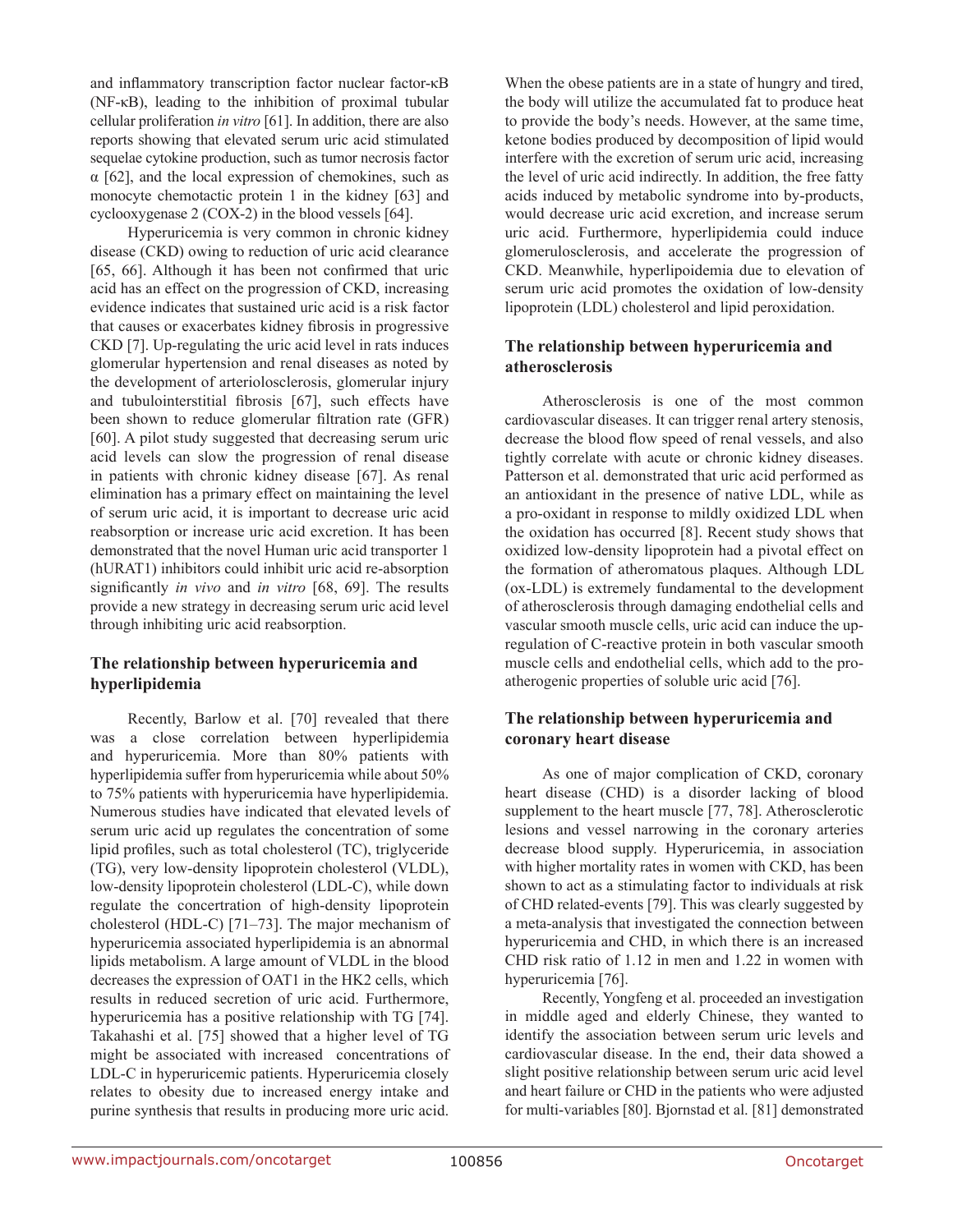that serum uric acid was an independent predictor of vascular complications in type I diabetes.

Although several studies demonstrated that there is a connection between hyperuricemia and CHD, the functional role of serum uric acid in cardiovascular disease remains obscure [82]. Some studies demonstrated that inflammation might be a mechanism for hyperuricemia in promoting cardiovascular disease [83]. Reactive oxygen species (ROS), a production after xanthine oxidase (XO) activated, is acknowledged as one of the primary causes inducing endothelial dysfunction and vascular inflammation [84]. Uric acid has a negative affection on vascular function by inducing oxidant and decreasing nitric oxide bioavailability, and as a result function disorders occur in the endothelium. This property of uric acid declares a link between hyperuricemia and coronary heart disease [85].

### **The relationship between hyperuricemia and diabetes**

A series of longitudinal studies have declared that there is a connection between high levels of serum uric acid and high-risk of diabetic nephropathy complications among type I diabetes [86–88]. Thus, decreasing uric acid level should be tested as a novel intervention for diabetic nephropathy. Using allopurinol, organized by the Preventing Early Renal Function Loss (PERL) Consortium, is one of the tests. Since a high level of serum uric acid was observed in the most of patients with the type I diabetes, allopurinol might be used as a renoprotective medicine in diabetic patients [89].

Several studies have also demonstrated that higher serum urate acid concentration is linked to type II diabetes and the metabolic syndrome [64, 90]. Vuarinen-Markkola et al. showed that concentration of serum uric acid is related to insulin sensitivity and blood triglycerides. Urate crystals deposited in islet β cells of pancreas causes islet dysfunction, and consequently induces diabetes. In patients with diabetes, hyperuricemia, as a character of hyperinsulinemia or insulin resistance [29], is related with glycosuria [65], declined metabolic control, hyperfiltration, and a late commencement of disease [66]. Fructose, an endogenous production, increased by the polyol pathway activation. Meanwhile, it is an integral part of added sugars and the ability to engender urate is different with other sugars as a catabolite [67].

On the other hand, elevated blood glucose level can decrease the ability of urate transporter GLUT9, further worsening the hyperuricemia, and resulting in renal disfunction. Another mechanism by which hyperuricemia promotes the development of diabetes may be through inhibition of nitric oxide synthase [91, 92]. This is supported by the observation that the nitric oxide synthase knockout mice showed special characteristics of metabolic syndrome including hypertension, hypercholesterolemia, hypertriglyceridemia, and increased insulin resistance [93].

# **CONCLUSIONS**

Recently, the number of studies related to transport and mechanisms of uric acid is increasing. However, there are some difficulties in the study of hyperuricemia, the major one is the difference of uric acid metabolism between human and experimental animals, such as rats. The level of uric acid in rats is lower than that in human because uricase is present in rats but not in human and uricase can degrade uric acid into allantoin [94]. There are also some limitations of the current animal model of hyperuricemia. The first is the selection of experimental animals. Rat and mice are common experimental animals due to lower price. But the end products of uric acid in them are allantoin, which is different from human. The second one is the method for establishing hyperuricemia animal model. There are four common methods reported in the literature, including using the inhibitor of urate oxidase [95–97], feeding purine-rich foods [98], administration of a mixture with adenine and potassium oxonate [99–102] and disrupting the Uox gene which leads to uricase deficient in mice [103–105]. However, too much purine *in vivo* converts into dihydroxy adenine, deposits in the kidney and then causes kidney injury. Moreover, the effect of using the inhibitor of urate oxidase along on serum uric acid is mild [92].Uric acid transporter has been focused as its function of transporting some medicines, associated with the distribution and secretion of those medicines [106]. In the kidney, the filtrated urate can be reabsorbed in the proximal tubules in humans, while is secreted into the tubule fluid in other species. Uric acid transporters that reside in apical or basolateral membrane regulate the reabsorption and secretion of urate. Under physiological conditions, these transporters function coordinately keep the balance of uric acid *in vivo*. However, when these transporters lose their function, excessive uric acid will be accumulated in the body, leading to hyperuricemia. Since the function of urate transports is essential for determining serum uric acid concentrations, further studies on the functional role of uric acid transporter will provide a novel strategy to treat hyperuricemia associated diseases, such as gout, chronic kidney disease, hyperlipidemia, hypertension, coronary heart disease, diabetes and other disorders [53].

# **CONFLICTS OF INTEREST**

No authors have any competing interests.

### **FUNDING**

This study was supported by the National Nature Science Foundation of China Grants (81670690, 81470991 and 81200492 to N.L.; 81670623, 81470920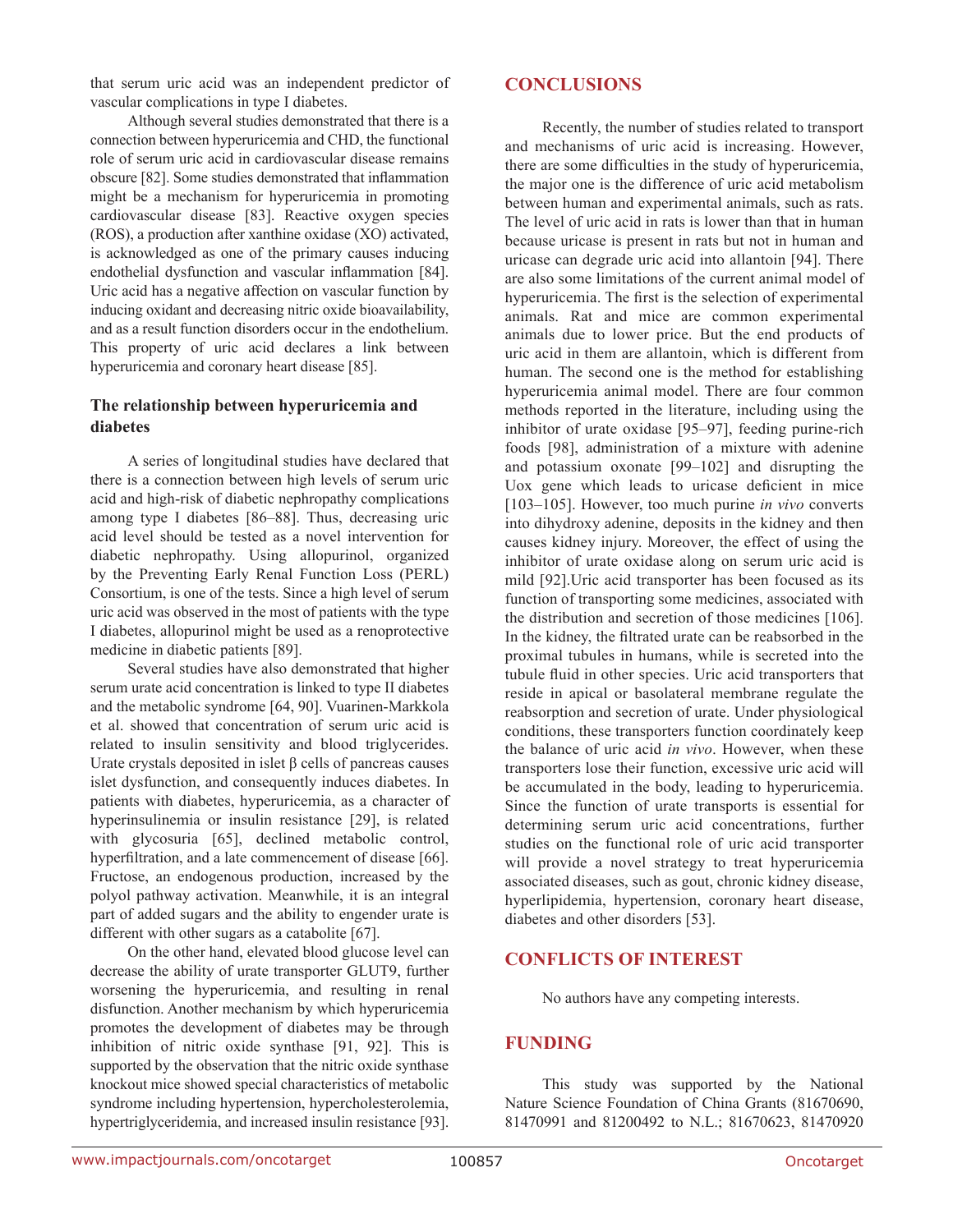and 81270778 to S.Z.), the Shanghai Scientific Committee of China (13PJ1406900 to N.L.), and Key Discipline Construction Project of Pudong Health Bureau of Shanghai.

# **REFERENCES**

- 1. Choi HK. A prescription for lifestyle change in patients with hyperuricemia and gout. Current Opinion Rheumatology. 2010; 22:165–172.
- 2. Grassi D, Ferri L, Desideri G, Giosia PD, Cheli P, Pinto RD, Properzi G, Ferri C. Chronic Hyperuricemia, Uric Acid Deposit and Cardiovascular Risk. Current Pharmaceutical Design. 2013; 19:2432–2438.
- 3. Pasalic D, Marinkovic N, Feher-Turkovic L. Uric acid as one of the important factors in multifactorial disorders – facts and controversies. Biochemia Medical. 2011; 22:63– 75.
- 4. So A, Thorens B. Uric acid transport and disease. The Journal of clinical investigation. 2010; 120:1791–1799.
- 5. Grayson PC, Kim SY, LaValley M, Choi HK. Hyperuricemia and incident hypertension: a systematic review and metaanalysis. Arthritis care and research. 2011; 63:102–110.
- 6. Kang D, Park S, Lee I, Johnson R. Uric acid-induced C-reactive protein expression: implication on cell proliferation and nitric oxide production of human vascular cells. Journal of the American Society of Nephrology. 2005; 16:3553–3562.
- 7. Liu N, Wang L, Yang T, Xiong C, Xu L, Shi Y, Bao W, Chin YE, Cheng SB, Yan H, Qiu A, Zhuang S. EGF Receptor Inhibition Alleviates Hyperuricemic Nephropathy. Journal of the American Society of Nephrology. 2015; 26:2716– 2729.
- 8. Krishnan E. Inflammation, oxidative stress and lipids: the risk triad for atherosclerosis in gout. Rheumatology. 2010; 49:1229–1238.
- 9. Liu N, Xu L, Shi Y, Fang L, Gu H, Wang H, Ding X, Zhuang S. Pharmacologic targeting ERK1/2 attenuates the development and progression of hyperuricemic nephropathy in rats. Oncotarget. 2017; 8:33807–33826. https://doi. org/10.18632/oncotarget.16995.
- 10. Zhu L, Dong Y, Na S, Han R, Wei C, Chen G. Saponins extracted from Dioscorea collettii rhizomes regulate the expression of urate transporters in chronic hyperuricemia rats. Biomedicine & Pharmacotherapy. 2017; 93:88–94.
- 11. Wang L, Xu LQ, Shi YF, Xiong CX, Bao WF, Yan HD, Liu N, Zhuang SG. Establishment of uric acid associated nephropathy animal model and the underlying mechanisms. Chinese Journal of Nephrology. 2015; 31:203–207.
- 12. Shi YF, Wang L, Xu LQ, Yan HD, Zhuang SG, Liu N. Recent advances on hyperuricemia nephropathy. Chinese Journal of Nephrology. 2014; 30:794–798.
- 13. Shi YF, Xu LQ, Yan HD, Zhuang SG, Liu N. Recent advances on uric acid transporters. Chinese Journal of Nephrology. 2014; 30:876–880.
- 14. VanWert AL, Gionfriddo MR, Sweet DH. Organic anion transporters: discovery, pharmacology, regulation and roles in pathophysiology. Biopharmaceutics and drug disposition. 2010; 31:1–71.
- 15. Nigam SK, Bush KT, Martovetsky G, Ahn SY, Liu HC, Richard E, Bhatnagar V, Wu W. The organic anion transporter (OAT) family: a systems biology perspective. Physiological Reviews. 2015; 95:83–123.
- 16. Tan PK, Liu S, Gunic E, Miner JN. Discovery and characterization of verinurad, a potent and specific inhibitor of URAT1 for the treatment of hyperuricemia and gout. Scientific Reports. 2017; 7:665.
- 17. Caul eld MJ, Munroe PB, O'Neill D, Witkowska K, Charchar FJ, Doblado M, Evans S, Eyheramendy S, Onipinla A, Howard P, Shaw-Hawkins S, Dobson RJ, Wallace C, et al. SLC2A9 is a high-capacity urate transporter in humans. PLoS medicine. 2008; 5:e197.
- 18. Burckhardt G, Burckhardt BC. *In vitro* and *in vivo* evidence of the importance of organic anion transporters (OATs) in drug therapy. Handbook of experimental pharmacology. 2011:29–104.
- 19. Tasic V, Hynes AM, Kitamura K, Cheong HI, Lozanovski VJ, Gucev Z, Jutabha P, Anzai N, Sayer JA. Clinical and functional characterization of URAT1 variants. PloS one. 2011; 6:e28641.
- 20. Wright AF, Rudan I, Hastie ND, Campbell H. A 'complexity' of urate transporters. Kidney international. 2010; 78:446–452.
- 21. Hosoyamada M, Ichida K, Enomoto A, Hosoya T, Endou H. Function and localization of urate transporter 1 in mouse kidney. Journal of the American Society of Nephrology. 2004; 15:261–268.
- 22. Shin HJ, Takeda M, Enomoto A, Fujimura M, Miyazaki H, Anzai N, Endou H. Interactions of urate transporter URAT1 in human kidney with uricosuric drugs. Nephrology. 2011; 16:156–162.
- 23. Deeks ED. Lesinurad: A Review in Hyperuricaemia of Gout. Drugs Aging. 2017; 34:401–410.
- 24. Otani N, Ouchi M, Hayashi K, Jutabha P, Anzai N. Roles of organic anion transporters (OATs) in renal proximal tubules and their localization. Anatomical Science International. 2017; 92:200–206.
- 25. Fadieieva A, Prystupa L, Pogorelova O, Kirichenko N, Dudchenko I. Role of Slc2a9 and Abcg2 Gene Polymorphisms in Origin of Hyperuricemia and Gout. Georgian Medical News. 2016:79–83.
- 26. Sangkop F, Singh G, Rodrigues E, Gold E, Bahn A. Uric acid: a modulator of prostate cells and activin sensitivity. Molecular and Cellular Biochemistry. 2016; 414:187–199.
- 27. Kimura T, Takahashi M, Yan K, Sakurai H. Expression of SLC2A9 isoforms in the kidney and their localization in polarized epithelial cells. PloS one. 2014; 9:e84996.
- 28. Bibert S, Hess SK, Firsov D, Thorens B, Geering K, Horisberger JD, Bonny O. Mouse GLUT9: evidences for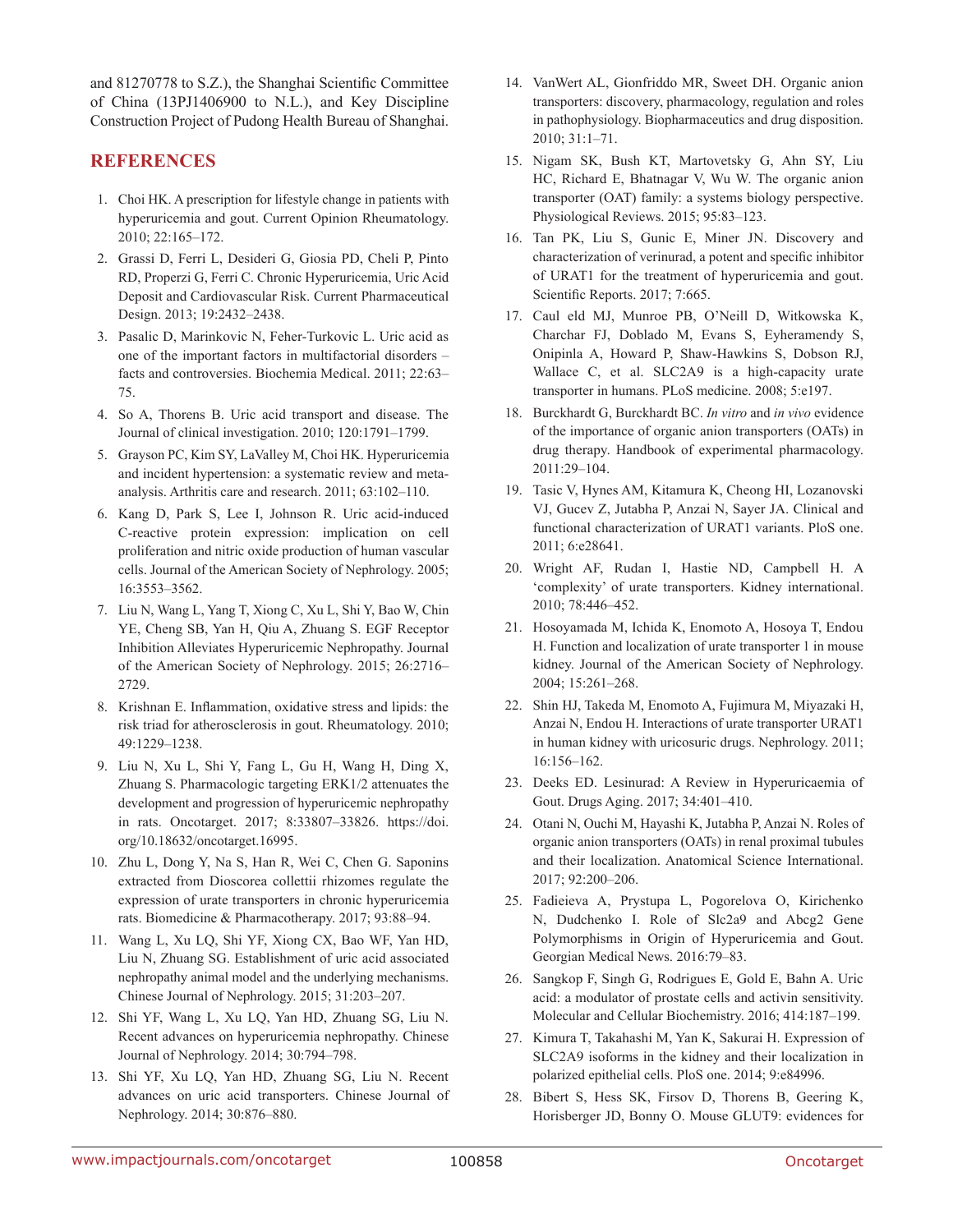a urate uniporter. American journal of physiology Renal physiology. 2009; 297:F612–619.

- 29. Dehghan A, Kottgen A, Yang Q, Hwang SJ, Kao WL, Rivadeneira F, Boerwinkle E, Levy D, Hofman A, Astor BC, Benjamin EJ, van Duijn CM, Witteman JC, et al. Association of three genetic loci with uric acid concentration and risk of gout: a genome-wide association study. Lancet. 2008; 372:1953–1961.
- 30. Le MT, Sha u M, Mu W, Johnson RJ. SLC2A9--a fructose transporter identified as a novel uric acid transporter. Nephrology, dialysis, transplantation. 2008; 23:2746–2749.
- 31. Liu S, Yuan Y, Zhou Y, Zhao M, Chen Y, Cheng J, Lu Y, Liu J. Phloretin attenuates hyperuricemia-induced endothelial dysfunction through co-inhibiting inflammation and GLUT9- mediated uric acid uptake. Journal of Cellular Molecular Medicine. 2017.
- 32. Preitner F, Bonny O, Laverrière A, Rotman S, Firsov D, Da Costa A, Metref S, Thorens B. Glut9 is a major regulator of urate homeostasis and its genetic inactivation induces hyperuricosuria and urate nephropathy. 2009; 106:15501-15506.
- 33. Liu YW, Sun WF, Zhang XX, Li J, Zhang HH. Compound Tufuling Granules ([characters: see text]) regulate glucose transporter 9 expression in kidney to in uence serum uric acid level in hyperuricemia mice. Chinese Journal of Integrative Medicine. 2015; 21:823–829.
- 34. Ekaratanawong S, Anzai N, Jutabha P, Miyazaki H, Noshiro R, Takeda M, Kanai Y, Sophasan S, Endou H. Human organic anion transporter 4 is a renal apical organic anion/ dicarboxylate exchanger in the proximal tubules. Journal of pharmacological sciences. 2004; 94:297–304.
- 35. Bhatnagar V, Richard EL, Wu W, Nievergelt CM, Lipkowitz MS, Jeff J, Maihofer AX, Nigam SK. Analysis of ABCG2 and other urate transporters in uric acid homeostasis in chronic kidney disease: potential role of remote sensing and signaling. Clinical Kidney Journal. 2016; 9:444–453.
- 36. Bakhiya A, Bahn A, Burckhardt G, Wolff N. Human organic anion transporter 3 (hOAT3) can operate as an exchanger and mediate secretory urate ux. Cellular physiology and biochemistry. 2003; 13:249–256.
- 37. Kusuhara H, Sekine T, Utsunomiya-Tate N, Tsuda M, Kojima R, Cha SH, Sugiyama Y, Kanai Y, Endou H. Molecular cloning and characterization of a new multispeci c organic anion transporter from rat brain. The Journal of biological chemistry. 1999; 274:13675–13680.
- 38. Kojima R, Sekine T, Kawachi M, Cha SH, Suzuki Y, Endou H. Immunolocalization of multispeci c organic anion transporters, OAT1, OAT2, and OAT3, in rat kidney. Journal of the American Society of Nephrology. 2002; 13:848–857.
- 39. Cha SH, Sekine T, Fukushima JI, Kanai Y, Kobayashi Y, Goya T, Endou H. Identi cation and characterization of human organic anion transporter 3 expressing predominantly in the kidney. Molecular pharmacology. 2001; 59:1277–1286.
- 40. Eraly SA, Vallon V, Rieg T, Gangoiti JA, Wikoff WR, Siuzdak G, Barshop BA, Nigam SK. Multiple organic anion transporters contribute to net renal excretion of uric acid. Physiological genomics. 2008; 33:180–192.
- 41. Leal-Pinto E, Tao W, Rappaport J, Richardson M, Knorr BA, Abramson RG. Molecular cloning and functional reconstitution of a urate transporter/channel. The Journal of biological chemistry. 1997; 272:617–625.
- 42. Leal-Pinto E, Cohen BE, Lipkowitz MS, Abramson RG. Functional analysis and molecular model of the human urate transporter/channel, hUAT. American journal of physiology Renal physiology. 2002; 283:F150–163.
- 43. Rappoport JZ, Lipkowitz MS, Abramson RG. Localization and topology of a urate transporter/channel, a galectin, in epithelium-derived cells. American journal of physiology Cell physiology. 2001; 281:C1926–1939.
- 44. Yang Z, Xiaohua W, Lei J, Ruoyun T, Mingxia X, Weichun H, Li F, Ping W, Junwei Y. Uric acid increases bronectin synthesis through upregulation of lysyl oxidase expression in rat renal tubular epithelial cells. American journal of physiology Renal physiology. 2010; 299:F336–346.
- 45. Mandal AK, Mount DB. The molecular physiology of uric acid homeostasis. Annual review of physiology. 2015; 77:323–345.
- 46. El-Sheikh AA, van den Heuvel JJ, Koenderink JB, Russel FG. Effect of hypouricaemic and hyperuricaemic drugs on the renal urate ef ux transporter, multidrug resistance protein 4. British journal of pharmacology. 2008; 155:1066– 1075.
- 47. Van Aubel RA, Smeets PH, van den Heuvel JJ, Russel FG. Human organic anion transporter MRP4 (ABCC4) is an ef ux pump for the purine end metabolite urate with multiple allosteric substrate binding sites. American journal of physiology Renal physiology. 2005; 288:F327–333.
- 48. Hoque MT, Conseil G, Cole SP. Involvement of NHERF1 in apical membrane localization of MRP4 in polarized kidney cells. Biochemical and biophysical research communications. 2009; 379:60–64.
- 49. Dean M, Hamon Y, Chimini G. The human ATP- binding cassette (ABC) transporter superfamily. Journal of Lipid Research. 2001; 42:1007–1017.
- 50. Woodward OM, Kottgen A, Coresh J, Boerwinkle E, Guggino WB, Kottgen M. Identi cation of a urate transporter, ABCG2, with a common functional polymorphism causing gout. Proceedings of the National Academy of Sciences of the United States of America. 2009; 106:10338–10342.
- 51. Huls M, Brown CD, Windass AS, Sayer R, van den Heuvel JJ, Heemskerk S, Russel FG, Masereeuw R. Thebreast cancer resistance protein transporter ABCG2 is expressed in the human kidney proximal tubule apical membrane. Kidney international. 2008; 73:220–225.
- 52. Sakiyama M, Matsuo H, Takada Y, Nakamura T, Nakayama A, Takada T, Kitajiri S, Wakai K, Suzuki H, Shinomiya N.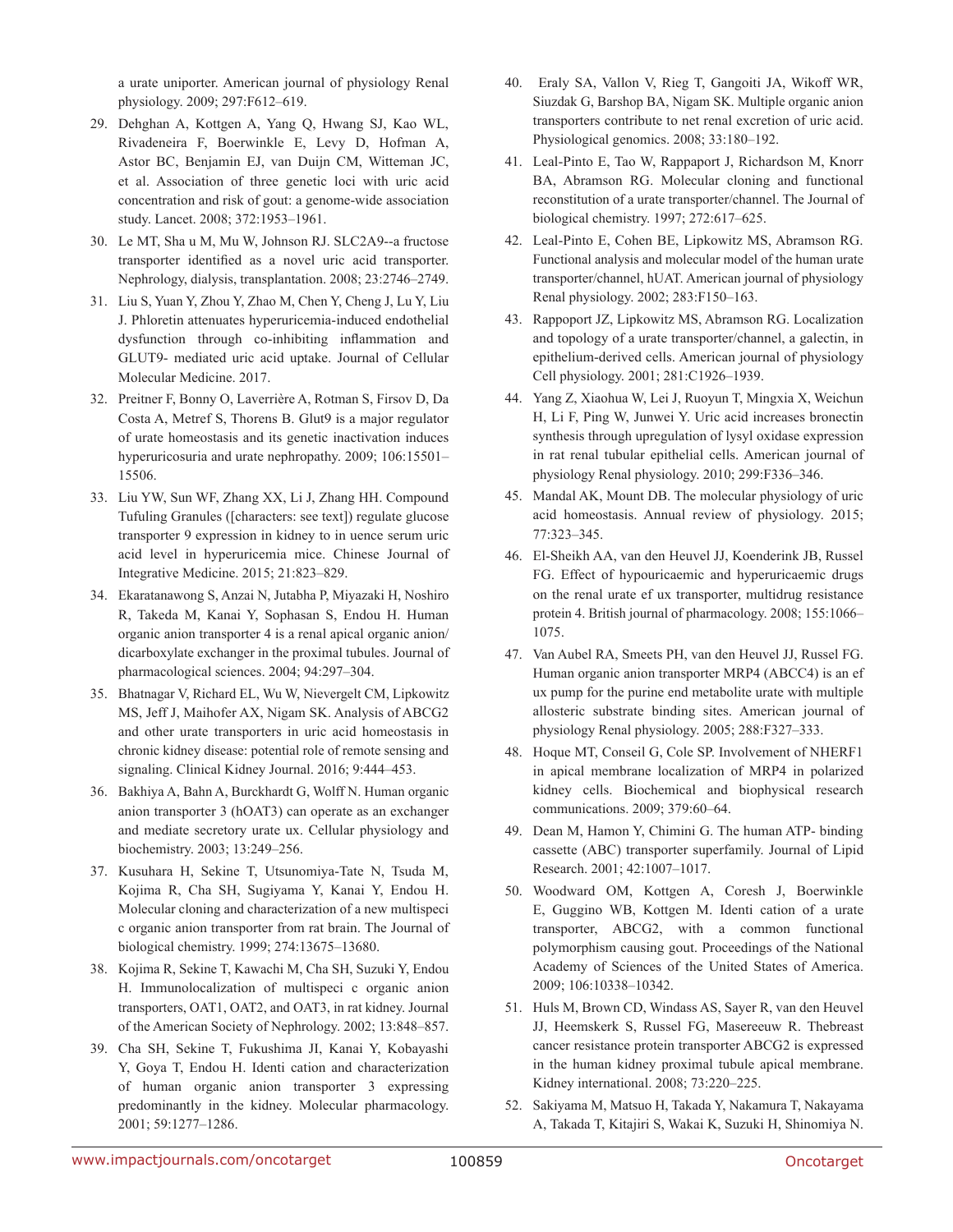Ethnic differences in ATP-binding cassette transporter, sub-family G, member 2 (ABCG2/BCRP): genotype combinations and estimated functions. Drug metabolism and pharmacokinetics. 2014; 29:490–492.

- 53. Matsuo H, Takada T, Ichida K, Nakamura T, Nakayama A. Common defects of ABCG2, a high-capacity urate exporter, cause gout: a function-based genetic analysis in a Japanese population. Science Translational Medicine. 2009; 1.
- 54. Woodward OM, Tukaye DN, Cui J, Greenwell P, Constantoulakis LM, Parker BS, Rao A, Köttgen M, Maloney PC, Guggino WB. Gout-causing Q141K mutation in ABCG2 leads to instability of the nucleotide- binding domain and can be corrected with small molecules. 2013; 110:5223–5228.
- 55. Johnson RJ, Kang DH, Feig D, Kivlighn S, Kanellis J, Watanabe S, Tuttle KR, Rodriguez-Iturbe B, Herrera-Acosta J, Mazzali M. Is there a pathogenetic role for uric acid in hypertension and cardiovascular and renal disease? Hypertension. 2003; 41:1183–1190.
- 56. Sanchez-Lozada LG, Soto V, Tapia E, Avila-Casado C, Sautin YY, Nakagawa T, Franco M, Rodriguez-Iturbe B, Johnson RJ. Role of oxidative stress in the renal abnormalities induced by experimental hyperuricemia. American journal of physiology Renal physiology. 2008; 295:F1134–1141.
- 57. Sanchez-Lozada LG, Tapia E, Lopez-Molina R, Nepomuceno T, Soto V, Avila-Casado C, Nakagawa T, Johnson RJ, Herrera-Acosta J, Franco M. Effects of acute and chronic L-arginine treatment in experimental hyperuricemia. American journal of physiology Renal physiology. 2007; 292:F1238–1244.
- 58. Sanchez-Lozada LG, Tapia E, Santamaria J, Avila- Casado C, Soto V, Nepomuceno T, Rodriguez-Iturbe B, Johnson RJ, Herrera-Acosta J. Mild hyperuricemia induces vasoconstriction and maintains glomerular hypertension in normal and remnant kidney rats. Kidney international. 2005; 67:237–247.
- 59. Ryu ES, Kim MJ, Shin HS, Jang YH, Choi HS, Jo I, Johnson RJ, Kang DH. Uric acid-induced phenotypic transition of renal tubular cells as a novel mechanism of chronic kidney disease. American journal of physiology Renal physiology. 2013; 304:F471–480.
- 60. Kang DH, Nakagawa T, Feng L, Watanabe S, Han L, Mazzali M, Truong L, Harris R, Johnson RJ. A role for uric acid in the progression of renal disease. Journal of the American Society of Nephrology. 2002; 13:2888–2897.
- 61. Han HJ, Lim MJ, Lee YJ, Lee JH, Yang IS, Taub M. Uric acid inhibits renal proximal tubule cell proliferation via at least two signaling pathways involving PKC, MAPK, cPLA2, NF-kappaB. American journal of physiology Renal physiology. 2007; F373–381.
- 62. Netea MG, Kullberg BJ, Blok WL, Netea RT, van der Meer JW. The role of hyperuricemia in the increased cytokine production after lipopolysaccharide challenge in neutropenic mice. Blood. 1997; 89:577–582.
- 63. Roncal CA, Mu W, Croker B, Reungjui S, Ouyang X, Tabah-Fisch I, Johnson RJ, Ejaz AA. Effect of elevated serum uric acid on cisplatin-induced acute renal failure. American journal of physiology Renal physiology. 2007; 292:F116–122.
- 64. Johnson RJ, Nakagawa T, Jalal D, Sanchez-Lozada LG, Kang DH, Ritz E. Uric acid and chronic kidney disease: which is chasing which? Nephrology, dialysis, transplantation. 2013; 28:2221–2228.
- 65. Viazzi F, Piscitelli P, Giorda C, Ceriello A, Genovese S, Russo G, Guida P, Fioretto P, De Cosmo S, Pontremoli R, AMD-Annals Study Group. Metabolic syndrome, serum uric acid and renal risk in patients with T2D. PloS one. 2017; 12:e0176058.
- 66. Tsai CW, Lin SY, Kuo CC, Huang CC. Serum Uric Acid, Progression of Kidney Disease: A Longitudinal Analysis and Mini-Review. PloS one. 2017; 12:e0170393.
- 67. Jalal DI, Chonchol M, Chen W, Targher G. Uric acid as a target of therapy in CKD. American journal of kidney diseases. 2013; 61:134–146.
- 68. Hyink DP, Rappoport JZ, Wilson PD, Abramson RG. Expression of the urate transporter/channel is developmentally regulated in human kidneys. American journal of physiology Renal physiology. 2001; 281:F875– 886.
- 69. Wempe MF, Jutabha P, Quade B, Iwen TJ, Frick MM, Ross IR, Rice PJ, Anzai N, Endou H. Developing potent human uric acid transporter 1 (hURAT1) inhibitors. Journal of Medicinal Chemistry. 2011; 54:2701–2713.
- 70. Barlow KA. Hyperlipidemia in primary gout. Metabolism: clinical and experimental. 1968; 17:289–299.
- 71. Lippi G, Montagnana M, Luca Salvagno G, Targher G, Cesare Guidi G. Epidemiological association between uric acid concentration in plasma, lipoprotein(a), and the traditional lipid pro le. Clinical cardiology. 2010; 33:E76–80.
- 72. Sarmah D, Sharma B. A correlative study of uric acid with lipid profile. Asian Journal of Medical Science. 2013; 4:8– 14.
- 73. Tutal E, Sayin B, Ertugrul DT, Ibis A, Sezer S, Ozdemir N. Is there a link between hyperuricemia, morning blood pressure surge, and non-dipping blood pressure pattern in metabolic syndrome patients? International journal of nephrology and renovascular disease. 2013; 6:71–77.
- 74. Salgueiro G, Beltran LM, Torres RJ, Puig JG. Feno brate increases serum creatinine in a patient with familial nephropathy associated to hyperuricemia. Nucleosides, nucleotides and nucleic acids. 2014; 33:181–184.
- 75. Takahashi S, Yamamoto T, Moriwaki Y, Tsutsumi Z, Higashino K. Increased concentrations of serum Lp(a) lipoprotein in patients with primary gout. Annals of the Rheumatic Diseases. 1995; 54:90–93.
- 76. Jin M, Yang F, Yang I, Yin Y, Luo JJ, Wang H, Yang XF. Uric acid, hyperuricemia and vascular diseases. Frontiers in bioscience. 2012; 17:656–669.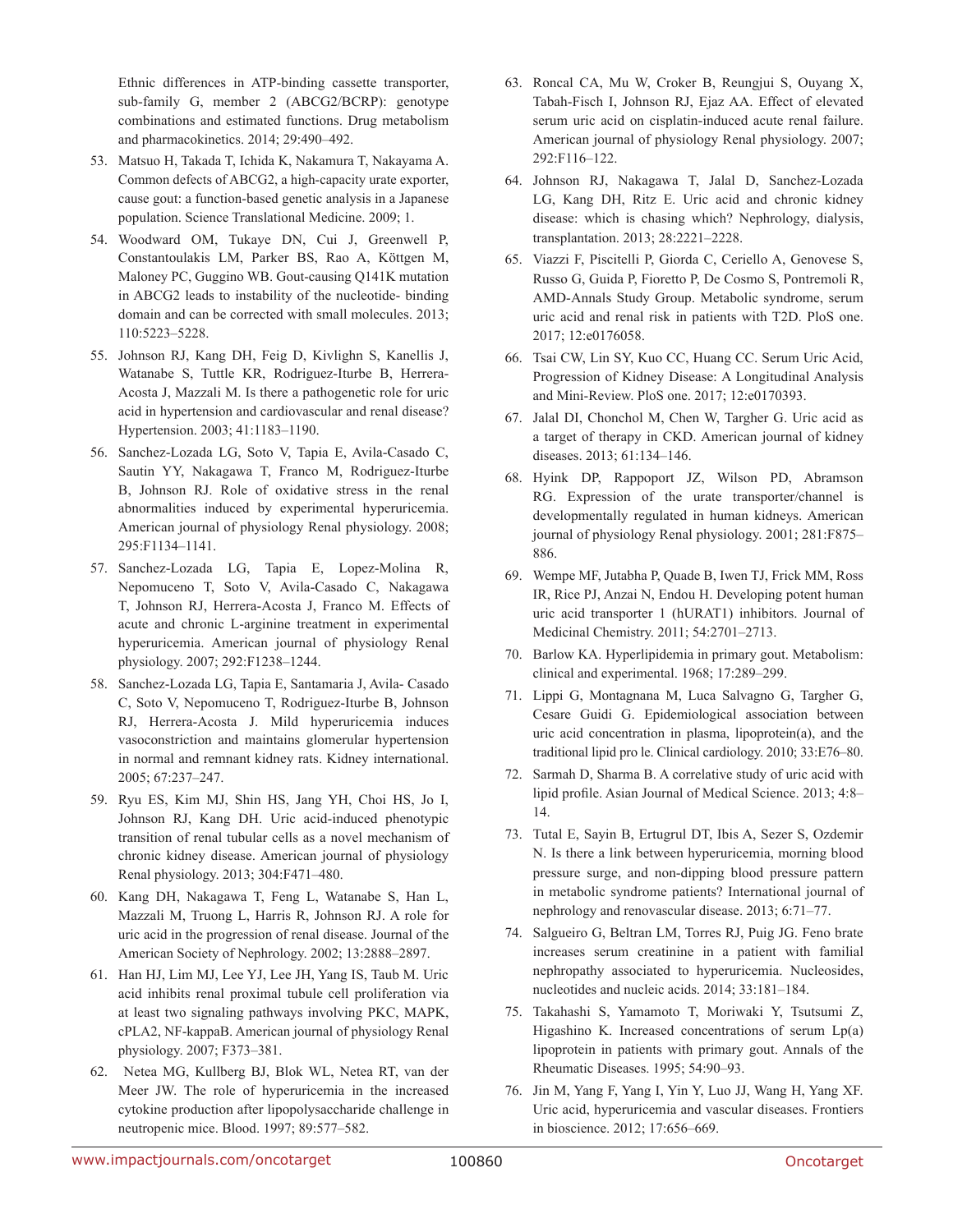- 77. Yang Y, Tian J, Zeng C, Wei J, Li LJ, Xie X, Yang T, Li H, Lei GH. Relationship between hyperuricemia and risk of coronary heart disease in a middle-aged and elderly Chinese population. Journal of International Medical Research. 2017; 45:254–260.
- 78. Sertoglu E. Serum uric acid: an independent predictive marker for coronary artery disease. Clinical Rheumatology. 2015; 34:1659.
- 79. Martinez-Quintana E, Tugores A, Rodriguez-Gonzalez F. Serum uric acid levels and cardiovascular disease: the Gordian knot. Journal of Thoracic Disease. 2016; 8:E1462– E1466.
- 80. Tian Y, Chen K, Xie Z, Fang Y, Wang H, Nie Y, Hu D, Mu Y. The association between serum uric acid levels, metabolic syndrome and cardiovascular disease in middle aged and elderly Chinese: results from the DYSlipidemia International Study. BMC cardiovascular disorders. 2015; 15:66.
- 81. Bjornstad P, Maahs DM, Rivard CJ, Pyle L, Rewers M, Johnson RJ, Snell-Bergeon JK. Serum uric acid predicts vascular complications in adults with type 1 diabetes: the coronary artery calcification in type 1 diabetes study. Acta diabetologica. 2014; 51:783–791.
- 82. Kim SY, Guevara JP, Kim KM, Choi HK, Heitjan DF, Albert DA. Hyperuricemia and coronary heart disease: a systematic review and meta-analysis. Arthritis care & research. 2010; 62:170–180.
- 83. Perez-Ruiz F, Becker MA. Inflammation: a possible mechanism for a causative role of hyperuricemia/gout in cardiovascular disease. Current medical research and opinion. 2015; 31:9–14.
- 84. Richette P, Perez-Ruiz F, Doherty M, Jansen TL, Nuki G, Pascual E, Punzi L, So AK, Bardin T. Improving cardiovascular and renal outcomes in gout: what should we target? Nature Reviews Rheumatology. 2014; 10:654–661.
- 85. Giuffra V, Ventura L, Minozzi S, Lunardini A, Quaresima R, Arrizza L, Fornaciari G. Renal calculosis of Pandolfo III Malatesta (1370–1427). The American journal of medicine. 2011; 124:1186–1187.
- 86. Hovind P, Rossing P, Tarnow L, Johnson RJ, Parving HH. Serum uric acid as a predictor for development of diabetic nephropathy in type 1 diabetes: an inception cohort study. Diabetes. 2009; 58:1668–1671.
- 87. Ficociello LH, Rosolowsky ET, Niewczas MA, Maselli NJ, Weinberg JM, Aschengrau A, Eckfeldt JH, Stanton RC, Galecki AT, Doria A, Warram JH, Krolewski AS. Highnormal serum uric acid increases risk of early progressive renal function loss in type 1 diabetes: results of a 6-year follow-up. Diabetes care. 2010; 33:1337–1343.
- 88. Jalal DI, Rivard CJ, Johnson RJ, Maahs DM, McFann K, Rewers M, Snell-Bergeon JK. Serum uric acid levels predict the development of albuminuria over 6 years in patients with type 1 diabetes: findings from the Coronary Artery Calcification in Type 1 Diabetes study. Nephrology, dialysis, transplantation. 2010; 25:1865–1869.
- 89. Maahs DM, Caramori L, Cherney DZ, Galecki AT, Gao C, Jalal D, Perkins BA, Pop-Busui R, Rossing P, Mauer M, Doria A, Consortium P. Uric acid lowering to prevent kidney function loss in diabetes: the preventing early renal function loss (PERL) allopurinol study. Current diabetes reports. 2013; 13:550–559.
- 90. Lee SH, Kim KM, Kim KN. Combined effect of serum gamma-glutamyltransferase and uric acid on incidence of diabetes mellitus: A longitudinal study. Medicine (Baltimore). 2017; 96:e6901.
- 91. Khosla UM, Zharikov S, Finch JL, Nakagawa T, Roncal C, Mu W, Krotova K, Block ER, Prabhakar S, Johnson RJ. Hyperuricemia induces endothelial dysfunction. Kidney international. 2005; 67:1739–1742.
- 92. Mazzali M, Hughes J, Kim YG, Jefferson JA, Kang DH, Gordon KL, Lan HY, Kivlighn S, Johnson RJ. Elevated uric acid increases blood pressure in the rat by a novel crystalindependent mechanism. Hypertension. 2001; 38:1101– 1106.
- 93. Cook S, Hugli O, Egli M, Vollenweider P, Burcelin R, Nicod P, Thorens B, Scherrer U. Clustering of cardiovascular risk factors mimicking the human metabolic syndrome X in eNOS null mice. Swiss medical weekly. 2003; 133:360–363.
- 94. Hayashi S, Fujiwara S, Noguchi T. Evolution of urate- degrading enzymes in animal peroxisomes. Cell Biochemistry Biophysics. 2000; 32:123–129.
- 95. Cristobal-Garcia M, Garcia-Arroyo FE, Tapia E, Osorio H, Arellano-Buendia AS, Madero M, Rodriguez-Iturbe B, Pedraza-Chaverri J, Correa F, Zazueta C, Johnson RJ, Lozada LG. Renal oxidative stress induced by long-term hyperuricemia alters mitochondrial function and maintains systemic hypertension. Oxidative Medicine and Cellular Longevity. 2015; 2015:535686.
- 96. Xu W, Huang Y, Li L, Sun Z, Shen Y, Xing J, Li M, Su D, Liang X. Hyperuricemia induces hypertension through activation of renal epithelial sodium channel (ENaC). Metabolism: clinical and experimental. 2016; 65:73–83.
- 97. Tung YT, Lin LC, Liu YL, Ho ST, Lin CY, Chuang HL, Chiu CC, Huang CC, Wu JH. Antioxidative phytochemicals from Rhododendron oldhamii Maxim. leaf extracts reduce serum uric acid levels in potassium oxonate-induced hyperuricemic mice. BMC Complement and Alternative Medicine. 2015; 15:423.
- 98. Brule D, Sarwar G, Savoie L. Changes in serum and urinary uric acid levels in normal human subjects fed purinerich foods containing different amounts of adenine and hypoxanthine. Journal of the American College Nutrition. 1992; 11:353–358.
- 99. Jiang Q, Guo Y, Wang Y, Gao J. Establishment of hyperuricemia rat model with renal damage. Journal of Tongji University (Medical Science). 2012; 33:27–31.
- 100. Yu X. Xijian cao's renal protective role through decreasing serum uric acid. Journal of Acta Chinese Medicine, Pharmacology. 2007; 35:18–20.